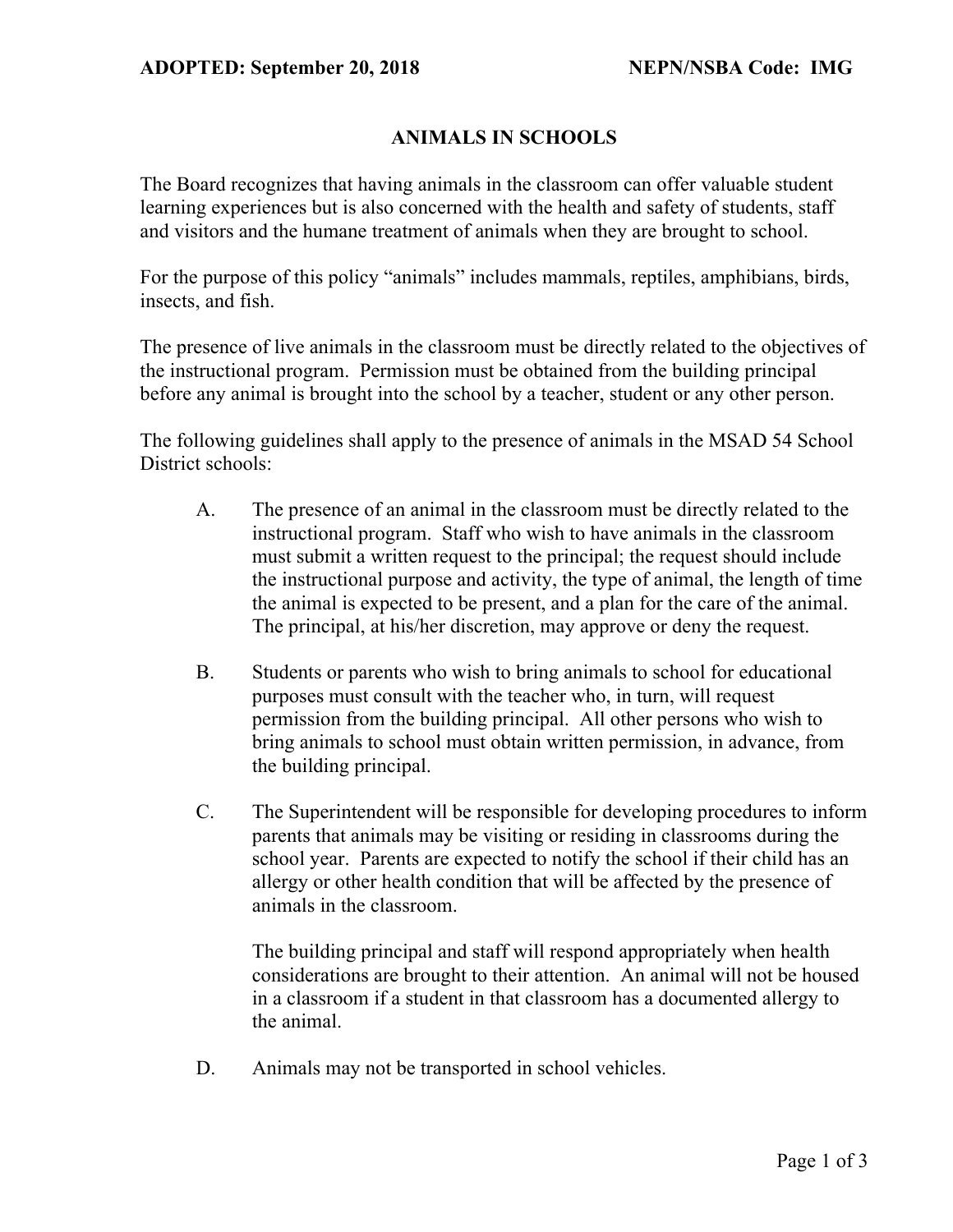E. No domestic mammals/pets (including dogs, cats, ferrets, and primates) or livestock will be allowed in school unless current proof of rabies and/or other vaccination is provided. Smaller mammals such as mice, hamsters, gerbils, guinea pigs, and rabbits do not need to be vaccinated against rabies. Bats, as they may be carriers of rabies, are not allowed in the schools.

Parrots, parakeets and other psittacine birds (birds that may carry psittacosis, a severe infectious human respiratory disease) shall not be brought to school unless they have been tested and certified as psittacosisfree.

Red-eared turtles (also known as painted turtles) are carriers of salmonella and shall not be kept in the classroom without written documentation from the supplier that they are salmonella-free.

- F. No wild, exotic, aggressive or poisonous animals will be allowed in school unless under the control of an individual trained in the care and management of the animal and properly licensed by state or federal agencies as appropriate (e.g., zookeepers, veterinarians, biologists, Maine Fish and Wildlife personnel). Students will not be permitted to handle such animals.
- G. No animals will be allowed free range of the classroom or the school. All animals brought to school must be restrained by the owner/handler. The teacher is responsible for the proper supervision and control of students whenever there is an exhibit or activity involving animals in school.
- H. Animals will not be housed overnight in classrooms or on school premises.
- I. If a student is bitten/injured by an animal on school premises, the building principal, school nurse and parent/guardian must be notified as soon as possible. If a staff member or visitor is bitten/injured, the building principal must be notified. The building principal must notify appropriate public health authorities and the Maine Department of Health and Human Services Center for Disease Control of each incident. An accident/injury report must also be completed and forwarded to the Superintendent.
- J. If a stray or wild animal appears on school grounds, students shall not be allowed in the area until the animal has left the premises or is removed by the local animal control officer, game warden or other appropriate official.